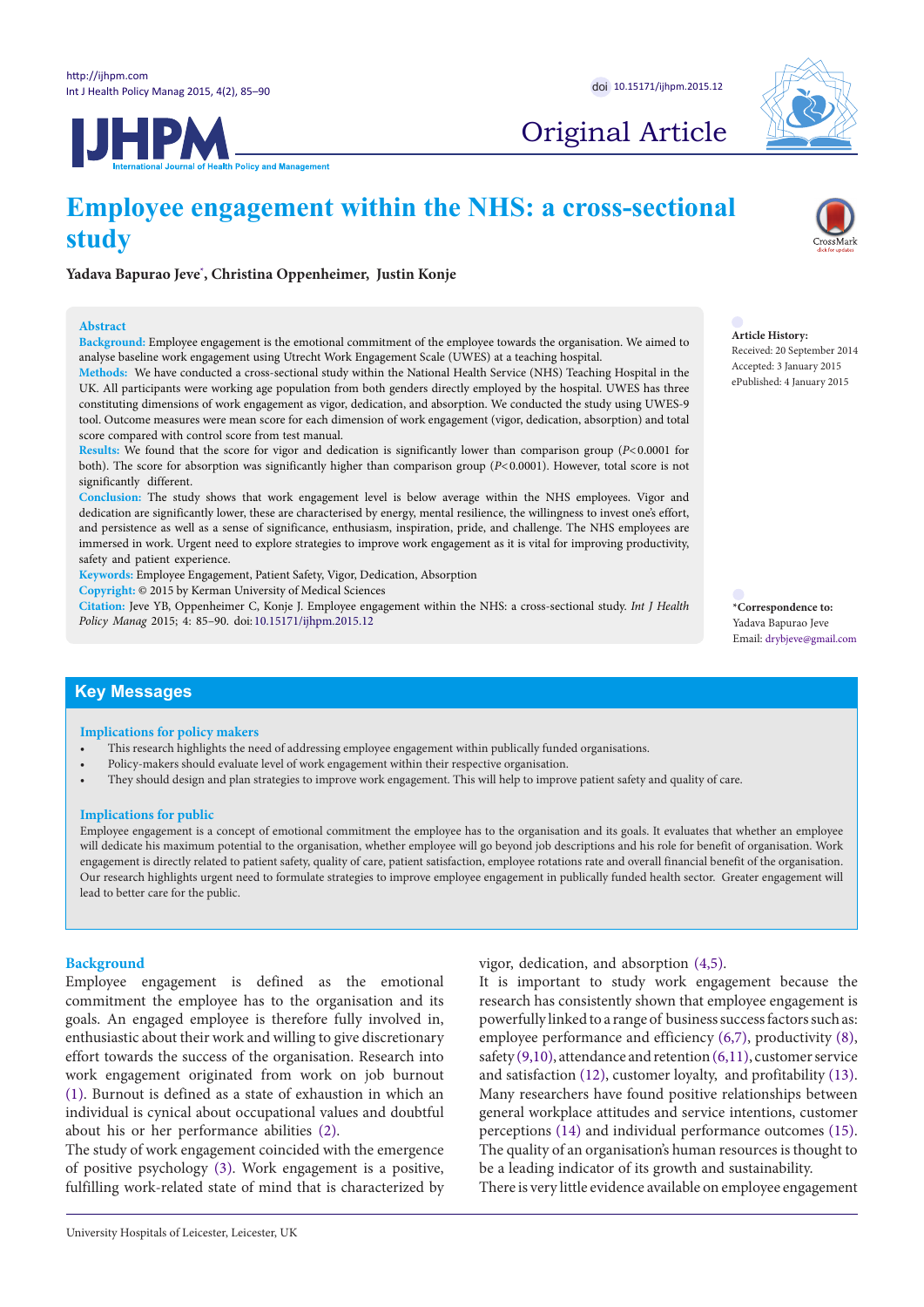and interventions in the public health sector. The limited evidence suggests that engaged staff provide safer patient care ([16](#page-4-15)). High level of employee engagement is related to patientcentred care, patient safety culture and the quality of care provided ([17](#page-4-16)). Prins and colleagues ([18](#page-4-17)) found that Dutch resident doctors who were more engaged were significantly less likely to make mistakes. Dawson's review, funded by Kings Fund to review engagement within the National Health Service (NHS), showed that engagement has many significant associations with patient satisfaction, mortality, infection rates, Annual Health Check scores, as well as staff absenteeism and turnover ([19](#page-4-18)). Staff reporting more positive experiences within an NHS trust lead to better outcomes for that trust. MacLeod and Clarke performed a review of engagement for the UK government and revealed that two companies who are performing strongly, O2 and Sainsbury's, believed that their recent growth was built on transforming their approach to their workforce using sophisticated engagement models ([20](#page-4-19)). The Boorman Review of the NHS staff mental health found a strong link between stress and poor trust performance ([21](#page-4-20)). The importance of employee engagement was highlighted after the Francis Report, the largest public enquiry in the UK. The Robert Francis report states that the failure in clinical governance at Mid Staffordshire NHS Foundation Trust was caused by 'a lack of clinical engagement, whatever, then gets turned out by the Department of Health, whatever initiatives are started at the top, unless the clinical soil is fertile, the seeds will inevitably fall to stony ground at the trust level' ([22\)](#page-4-21). The employer and employee are connected at the rational level, at the emotional level and at motivational level ([23\)](#page-4-22). This results in optimal positive output from the engaged employee ([7](#page-4-6)). Research shows that nine out of every ten workers in the world want to take on challenges and are ready to put discretionary effort into their jobs [\(24\)](#page-4-23). Unfortunately, only two employees in ten do so [\(25](#page-4-24)). This discrepancy called as "the engagement gap" may seem standard but it does not have to be. Positive employee engagement is vital for the NHS as it is the largest public sector organisation and employer in the UK. There are five steps described by Harrison *et al*. ([26](#page-4-25)) to develop positive work engagement culture. The first step is to evaluate the tools and existing employee engagement followed by connecting employee to the values of organisation, to improve the engagement using communication and branding. Finally, to communicate on every platform to get into the minds of employees [\(26\)](#page-4-25). Gallup questionnaire and the Utrecht Work Engagement Scale (UWES) are the most commonly used tools to measure employee engagement. The present study is aimed to understand the current level of employee engagement at one of the largest teaching hospital in the UK.

#### **Literature review**

In recent years, work engagement has become a well-known concept in management. Variety of research is beginning to converge around a common conceptualization of work engagement as connoting high levels of personal investment in the work tasks performed on a job ([5,](#page-4-4)[9,](#page-4-8)[10](#page-4-9),[27](#page-4-26),[28](#page-4-27)).

#### **Defining work engagement**

Employee engagement term is used at different times to refer to psychological states, traits, and behaviours as well as

their antecedents and outcomes ([29](#page-4-28)) In 1990, William Kahn defined the concept of work engagement as "the harnessing of organisational members' selves to their work roles" [\(10](#page-4-9)). It is a psychological state in which employees feel that they have a vested interest in the company's success and they are willing and motivated to perform to levels that exceed those in their job description. Work engagement is fundamentally a motivational concept that represents the active allocation of personal resources toward the tasks associated with a work role [\(30,](#page-4-29)[31\)](#page-4-30). Khan's definition has significant characteristics that suggests the work engagement should refer to a psychological connection with the performance of work tasks rather than an attitude toward features of the organisation or the job [\(1](#page-4-0)). The other characteristics of the work engagement highlights the self-investment of personal resources in work. Therefore engagement represents a commonality among physical, emotional, and cognitive energies that individuals bring to their work role [\(31\)](#page-4-30). But this means a measure such as the Gallup Workplace Audit [\(7](#page-4-6)) does not conform to this conceptualization because it refers to work conditions not the work task. However tools like UWES and the May *et al*. [\(9](#page-4-8)) scale measure refers to the harnessing of employees' selves to their work roles.

#### **Work engagement and employee engagement**

Most of the literature to date has approached engagement from either the individual or group-level, while there has been little effort to understand the employee engagement process across the organisational levels. The words 'work engagement' and 'employee engagement' are often used as synonymous. However work engagement is employee's commitment towards work at individual level and employee engagement is the process at organisational level. The studies found that group engagement is distinct from, yet positively related to personal engagement ([31](#page-4-30)). It is also positively related to group performance outcomes, including proficiency, adaptivity, and proactivity [\(31\)](#page-4-30). An increased understanding of the engagement process at work is particularly valuable given to its strong linkage to important attitudinal and behavioural outcomes ([9,](#page-4-8)[31\)](#page-4-30). Although many researchers explain engagement as a relatively stable, individual difference variable that varies between persons [\(5](#page-4-4)[,11\)](#page-4-10). Recent research has indicated that the engagement is subject to moderate daylevel fluctuations around an average level [\(32\)](#page-4-31). Study of the employees from five German organisations suggest that both engagement when being at work and disengagement when being away from work are most beneficial for employees' affective states ([32](#page-4-31)).

#### **Conceptual framework**

Macey proposed the framework based on psychological state engagement, behavioural engagement and trait engagement. He also proposed that the measurement of these three dimensions of engagement is possible via employee surveys [\(29\)](#page-4-28). Macey proposes that job characteristics, leadership and personality traits should all be directly related to the work engagement and, thus, indirectly related to the performance. This frame work was drawn from studying charismatic leadership job characteristics of theory and personality [\(33](#page-4-32)). Christian *et al*. ([34](#page-5-0)) proposed a modified version of the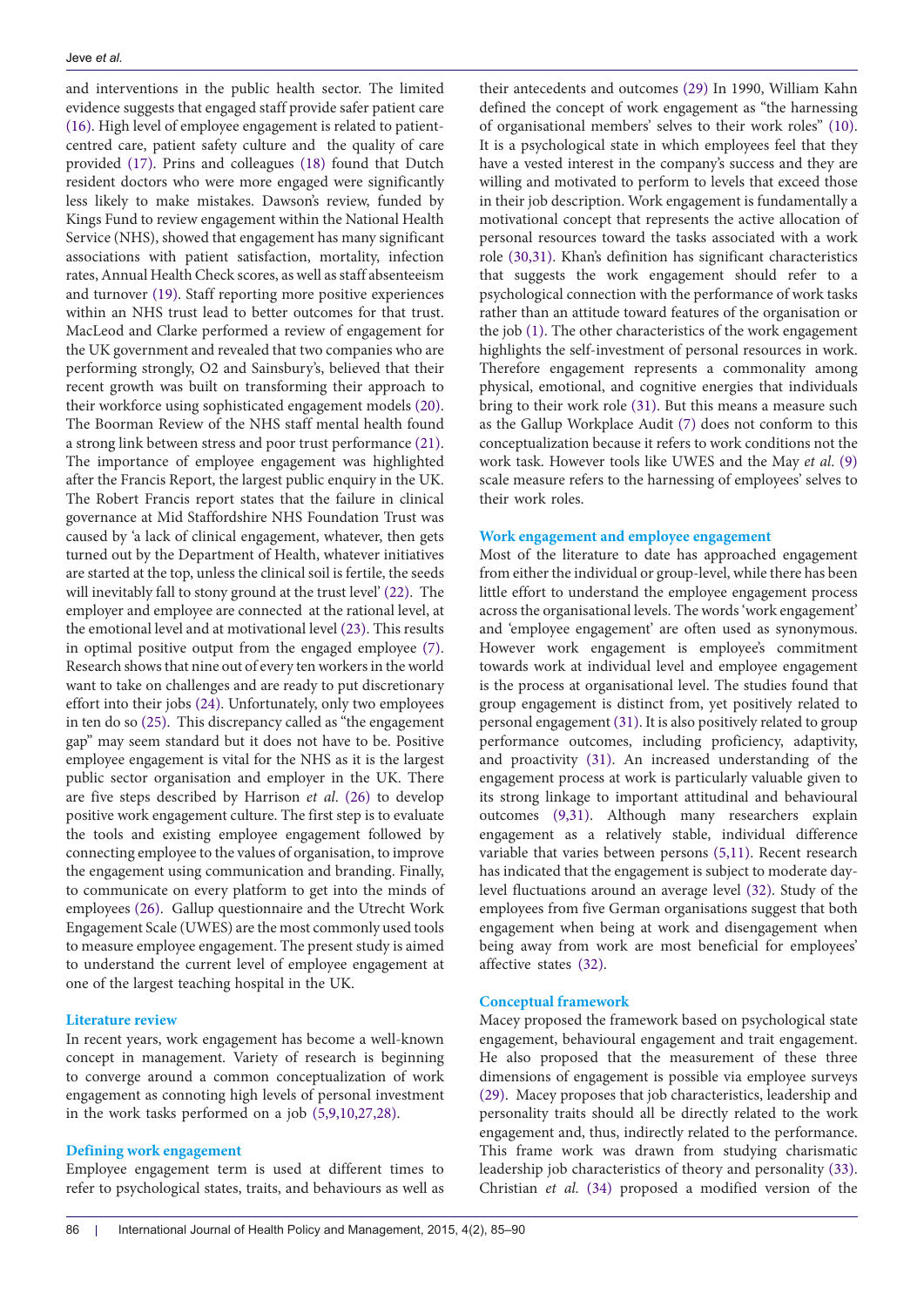framework put forth by Macey. This framework was useful as it offered a clear description of engagement's nomological network and it specifies engagement as a mediating variable situated among its antecedents and outcomes. The evidence suggests that predecessor like job characteristics, leadership, and dispositional characteristics influence proximal motivational factors in order to affect job performance ([35–](#page-5-1)[37](#page-5-2)). Engagement focuses on work performed at a job and represents the willingness to dedicate physical, cognitive, and emotional resources to this work [\(34\)](#page-5-0).

#### **Measurement of engagement**

There are various tools proposed in the literature. Based on the concept of engagement and its psychometric properties these tools are developed. Utrecht UWES-9 is widely used instrument with proven validity [\(38\)](#page-5-3). When it was compared with May, Gilson and Harter scale which measures cognitive, emotional and physical factors, UWES performed better ([39\)](#page-5-4). Gallup Q12 is commercially available tool to measure work engagement [\(40](#page-5-5)). Work Experience Measurement Scale (WEMS), has a potential of being a useful tool in workplace health promotion to enhance positive human capabilities and resources to improve work performance ([41\)](#page-5-6). A new instrument called the Scale of Work Engagement and Burnout (SWEBO) measuring the state mood of burnout and work engagement was developed during 2007. SWEBO presents a psychometrically sound alternative for measuring burnout and work engagement ([42](#page-5-7)). The Intellectual, Social, Affective Engagement Scale (ISA Engagement Scale) is built on Kahn's theory and three key dimensions such as a workrole focus, activation and positive affect ([43](#page-5-8)). The critiques of such surveys warn engagement surveys alone will not give sufficient information to enable managers to manage engagement effectively [\(44\)](#page-5-9).

#### **Methods**

This study was conducted using the UWES-9 test ([11](#page-4-10)) to measure and analyse employee engagement. The UWES is prepared by analysing the three dimensions of work

<span id="page-2-0"></span>**Table 1.** Work and well-being survey UWES-9 questions

engagement namely vigor, dedication, and absorption. These three dimensions are examined by 9 questions. This tool is internationally validated and accepted to measure work engagement. UWES-9 scores have acceptable psychometric properties and can be used in studies on positive organisational behaviour ([11](#page-4-10)). We used all NHS employees working within the Women's and Children's clinical division of University Teaching Hospital United Kingdom as a study population. The nine questions of UWES-9 survey are shown in [Tables](#page-2-0)  [1](#page-2-0) and [2.](#page-2-1)

In order to avoid bias from specific connotations related to 'work engagement' this term was not used in the title of the questionnaire. We chose the more neutral term 'Work and Well-being Survey'. We send the introductory information stating that this survey is aimed to study work and wellbeing within our organisation, participation is voluntary and responses will be analysed anonymously. Work engagement is not only an individual phenomenon, but also occurs in groups; that is, it seems that employees in some teams or parts of an organisation are more engaged than others ([45\)](#page-5-10). For this reason we have used one group within an organisation as the study population. All participants were directly employee of the organisation. The survey was sent to everyone to avoid any selection bias. The survey was sent to the study population using a web-based survey. The participants were from all working groups including doctors, nurses, and administration staff. All participants represented both genders, were in the working age population, and were directly employed by the NHS Hospital. There was no direct working relation between surveyor and participants to avoid bias and no managers were involved to send or analyse the survey. All responses were analysed anonymously. Work engagement was measured and analysed as described by UWES-9 test manual [\(11](#page-4-10)). Responses to items were graded on a frequency scale varying from 0 (never) to 6 (always) as described in the original test. We compared the results with the UWES-9 international database which is derived from various sectors and countries as a control.

| <b>Number</b> | Questions                                               | <b>Dimension Represented</b> | <b>Psychometric Characteristics</b>                                                                                |  |  |
|---------------|---------------------------------------------------------|------------------------------|--------------------------------------------------------------------------------------------------------------------|--|--|
|               | At my work, I feel bursting with energy                 |                              | Energy, mental resilience, the willingness to invest one's                                                         |  |  |
|               | When I get up in the morning, I feel like going to work | Vigor                        | effort, and persistence                                                                                            |  |  |
| 3             | At my job, I feel strong and vigorous                   |                              |                                                                                                                    |  |  |
| 4             | I am enthusiastic about my job                          |                              | A sense of significance, enthusiasm, inspiration, pride,                                                           |  |  |
|               | My job inspires me                                      | Dedication                   | and challenge                                                                                                      |  |  |
| 6             | I am proud of the work that I do                        |                              |                                                                                                                    |  |  |
|               | I feel happy when I am working intensely                |                              | Being engrossed in one's work, to the extent to which<br>time passes quickly and it is difficult to detach oneself |  |  |
| 8             | I am immersed in my work                                | Absorption                   |                                                                                                                    |  |  |
| 9             | I get carried away when I am working                    |                              | from work                                                                                                          |  |  |

#### <span id="page-2-1"></span>**Table 2.** Scale to response above statements

| <b>Never</b> | Almost never               | Rarely               | <b>Sometimes</b>    | Often       | Very often         | <b>Always</b> |
|--------------|----------------------------|----------------------|---------------------|-------------|--------------------|---------------|
| 0 score      | 1 score                    | 2 score              | 3 score             | 4 score     | 5 score            | 6 score       |
|              | A few times a year or less | Once a month or less | A few times a month | Once a week | A few times a week | Everyday      |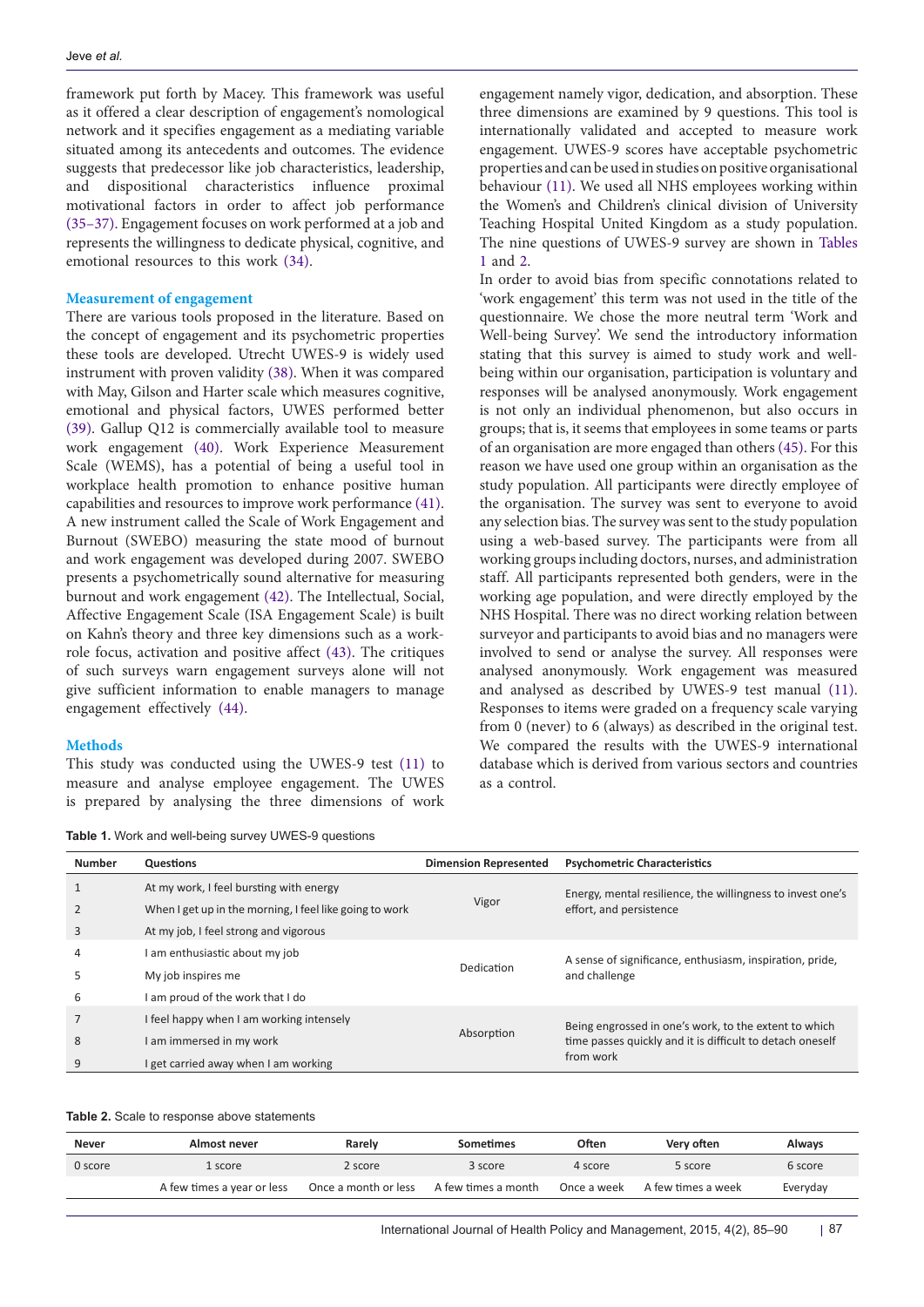#### **Results**

Off the 299 participants who received the survey questions 241 (80.60%) completed it. We did not analyse the responses based on different working groups such as nurses, doctors or administrative staff to avoid group specific bias and to ensure higher degree of confidentiality. All data was analysed collectively and was compared with standard test manual. The average time taken to complete it was 153 seconds. The results were analysed as per test manual. We used PRISM 6 statistical software and Microsoft Excel ([46\)](#page-5-11). The results are shown in [Table 3.](#page-3-0)

The mean score for vigor was significantly lower than control group (*P*<0.0001, 95% CI: -0.51 to -0.19). The score for dedication was also significantly lower than that of control group. (*P*<0.0001, CI: -0.55 to -0.21). However the score for absorption was significantly higher (*P*<0.0001, CI: 0.53 to 0.89). The total score in both groups was comparable (*P*=0.8973, CI: 0.16 to 0.14). The total score shows the average level of work engagement within the study group.

#### **Discussion**

To the best of our knowledge this is the first of such a study within NHS employees. Our results suggest that the scores for two dimensions, vigor and dedication, is significantly lower when compared with the international database. However, the third dimension, absorption, is significantly higher than the comparison group. The overall engagement score is not significantly different in both groups. These findings are significant as they reflect the working culture within the NHS. Vigor is characterized by energy, mental resilience, the willingness to invest one's effort, and persistence. Dedication is characterized by a sense of significance, enthusiasm, inspiration, pride, and challenge. Absorption is characterized by being engrossed in one's work, to the extent to which time passes quickly and it is difficult to detach oneself from work [\(11\)](#page-4-10). Our study suggested that the employees are engrossed in their work but they lack energy, enthusiasm, pride and challenge. The overall work engagement score is not significantly different because the score for absorption is significantly higher. High score for absorption suggests that the employees are engrossed in their work and they cannot detach themselves from work. However significantly lower score for vigior and dedication represents lack of a sense of significance, enthusiasm, inspiration and pride as well as lower energy, lower mental resilience, lack of willingness to invest their efforts, and absence of persistence. The total score is classed as an average based on UWES-9 test. The results show that there is a need to improve upon vigor and dedication. Many of the decisions and actions the employees carry out are influenced by their own internal motivation

#### <span id="page-3-0"></span>**Table 3.** Results

| <b>Dimension</b>   | Mean score (SD)<br>study group | Mean score (SD)<br>control Group | P-value      |
|--------------------|--------------------------------|----------------------------------|--------------|
| Population (N)     | 241                            | 12631                            | -            |
| Vigor              | 3.83(1.25)                     | 4.18(1.24)                       | P < 0.0001   |
| Dedication         | 3.90(1.28)                     | 4.28(1.36)                       | P < 0.0001   |
| Absorption         | 4.39(1.26)                     | 3.68(1.43)                       | P < 0.0001   |
| <b>Total score</b> | 4.04(1.29)                     | 4.05(1.19)                       | $P = 0.8973$ |
|                    |                                |                                  |              |

and drive. Work engagement is a key diver of quality of care. Engaged individuals are energetic and feel connected to their work. The engaged staff members are better equipped to deal with job demands [\(11\)](#page-4-10). Study conducted at an Irish hospital support the importance of health service organisations deploying organisational resources to foster employee work engagement [\(47\)](#page-5-12). Workaholism and work engagement are two different concepts that are oppositely related to well-being and performance. Various studies clearly shows the differences between two important work experiences work engagement and workaholism [\(28\)](#page-4-27). The concept of workaholism may result in various problems such as burnout syndrome, work and family conflict, and overload stress phenomena for the individuals. It results in reduction in the productivity and increase in the labour turnover for the organisations [\(48](#page-5-13)). Research show that workaholism was related to an increase in ill-health and to a decrease in life satisfaction ([48](#page-5-13)[,49](#page-5-14)). In contrast, work engagement was related to a decrease in ill health and to increases in both life satisfaction and job performance ([49](#page-5-14)). It is vital to implement deliberate strategies to improve the work engagement. The evidence indicates that the work engagement can be improved through adopting certain workplace behavioural health practices that address supervisory communication, job design, resource support, working conditions, corporate culture, and leadership style [\(50](#page-5-15)). The right balance between all three dimensions of work is required. In an anticipation of the challenges of the next decade, healthcare organisations must achieve a higher degree of employee engagement in order to enhance organisational performance and profitability [\(51](#page-5-16)). There is a need to have an effective internal communication of organisational goals and strategy. There is a good evidence suggesting effective internal communication is a prerequisite for organisational success [\(52](#page-5-17)). Therefore employees should be treated as internal customers according to few authors ([53](#page-5-18)). The evidence shows that the companies which engage their employees grow earnings at a rate that is 2.6 times faster than companies that do not [\(54\)](#page-5-19). Positive enforcement of work engagement should be incorporated in the culture change within the NHS. Everyday tasks should be turned into employee engagement opportunities ([55](#page-5-20)). Study shows that employee engagement's foundation is trust, respect, and performance, however, engagement is dynamic as it changes over the course of an employee's tenure [\(56\)](#page-5-21). The various mechanisms to create employee engagement culture include defining the employee's role in fulfilling the organisation's purpose, selecting employees with capability and passion, supporting and valuing the employee, creating sustainable reward systems, and developing feedback and reinforcement mechanism are suggested ([51](#page-5-16)). The major limitation of the present study is not using an entirely comparable occupational cohort. However, this study provides the baseline data on work engagement for the NHS. It highlights the issues that managers need to focus to improve productivity of public sector organisations like the NHS. It is hoped that this evidence will further stimulate the research on this area of positive organisational behaviour within the NHS.

#### **Conclusion**

Our study shows that work engagement level was average to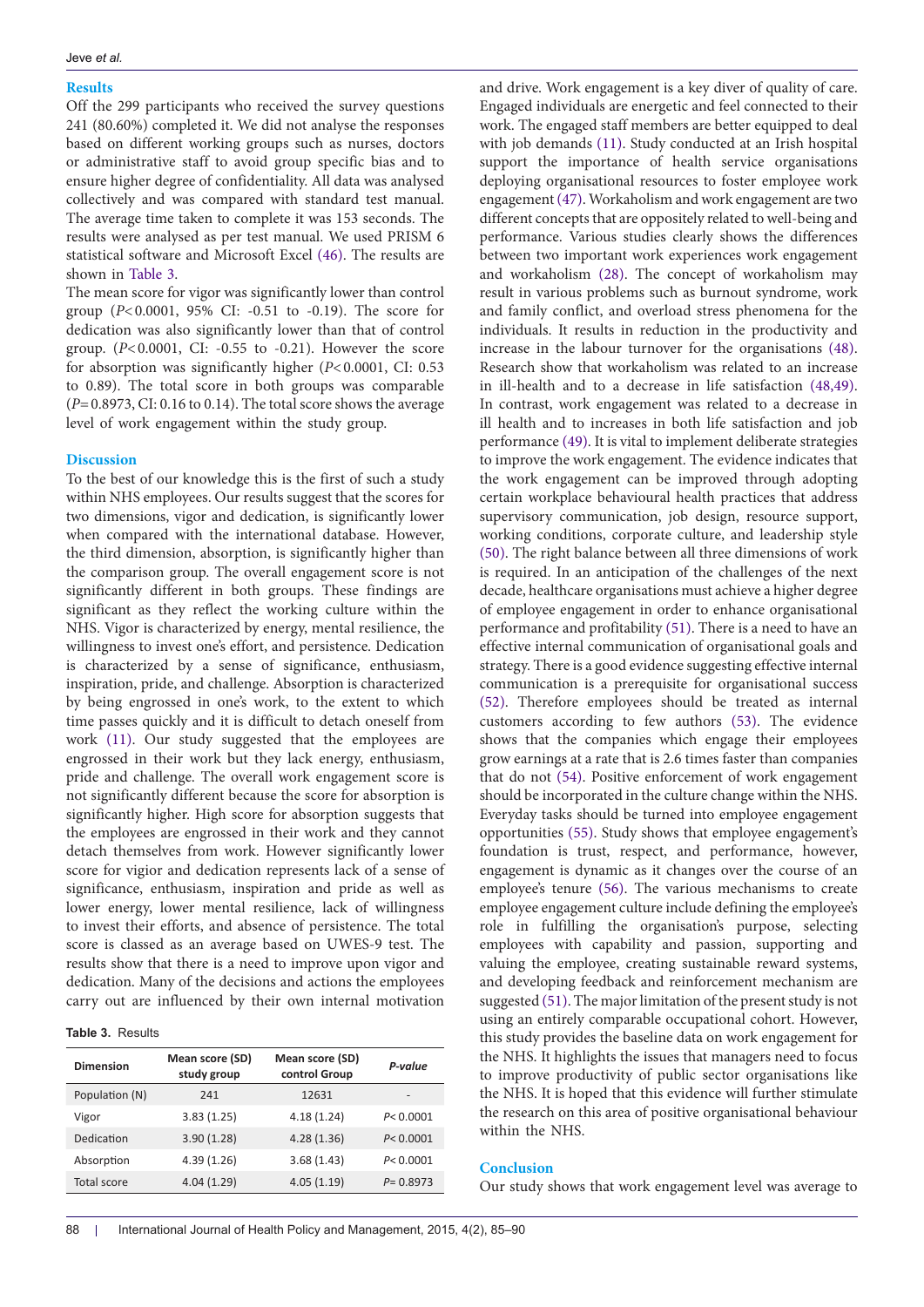below average within NHS employees. Vigor and dedication were significantly lower; these are characterised by energy, mental resilience, the willingness to invest one's effort, and persistence as well as a sense of significance, enthusiasm, inspiration, pride, and challenge. Our study suggests the NHS employees are immersed in work. Literature suggests that work engagement is vital for improving productivity, safety and patient experience. There is a need to undertake multicentre studies involving large sample size within public sector health services. Further research is required before drawing any conclusion. The public healthcare managers urgently need to focus upon strategies to measure, analyse and improve work engagement among the employees.

#### **Ethical issues**

Ethical approval was not required for this study as per local policy.

#### **Competing interests**

The authors declare that they have no competing interests.

#### **Authors' contributions**

YBJ led this study. He designed, conducted and analyzed the study. CO and JK contributed significantly to design the study and to write the paper.

#### **References**

- <span id="page-4-0"></span>1. Maslach C, Schaufeli WB, Leiter MP. Job burnout. *Annu Rev Psychol* 2001; 52: 397.
- <span id="page-4-1"></span>2. Maslach C, Schaufeli WB. Historical and conceptual development of burnout. In: Schaufeli WB, C Maslach, T Marek, editors. *Professional burnout: Recent developments in theory and research*. Philadelphia, PA: Taylor & Francis; 1993. p. 1-16.
- <span id="page-4-2"></span>3. Llorens S, Bakker AB, Schaufeli W, Salanova M. Testing the robustness of the job demands-resources model. *Int J Stress Manag* 2006; 13: 378-91. doi: [10.1037/1072-5245.13.3.378](http://dx.doi.org/10.1037/1072-5245.13.3.378)
- <span id="page-4-3"></span>4. Schaufeli W, Salanova M. Work engagement: On how to better catch a slippery concept. *European Journal of Work and Organizational Psychology* 2011; 20: 39-46. doi: [10.1080/1359432X.2010.515981](http://dx.doi.org/10.1080/1359432X.2010.515981)
- <span id="page-4-4"></span>5. Schaufeli WB, Salanova M, González-Romá V, Bakker AB. The measurement of engagement and burnout: A two sample confirmatory factor analytic approach. *J Happiness Stud* 2002; 3: 71-92. doi: [10.1023/A:1015630930326](http://dx.doi.org/10.1023/A:1015630930326)
- <span id="page-4-5"></span>6. Holbeche L. How to make work more meaningful. *Personnel Today [serial on the internet].* 2004. Available from: [http://www.](http://www.personneltoday.com/hr/how-to-make-work-more-meaningful/  ) [personneltoday.com/hr/how-to-make-work-more-meaningful/](http://www.personneltoday.com/hr/how-to-make-work-more-meaningful/  )
- <span id="page-4-6"></span>7. Harter JK, Schmidt FL, Hayes TL. Business-Unit-Level relationship between employee satisfaction, employee engagement, and business outcomes: a meta-analysis. *J Appl Psychol* 2002; 87: 268-79.
- <span id="page-4-7"></span>8. Maslach C, Schaufeli WB, Leiter MP. Job burnout. *Annu Rev Psychol* 2001; 52: 397-422. doi: [10.1146/annurev.psych.52.1.397](http://dx.doi.org/10.1146/annurev.psych.52.1.397)
- <span id="page-4-8"></span>9. May DR, Gilson RL, Harter LM. The psychological conditions of meaningfulness, safety and availability and the engagement of the human spirit at work. *J Occup Organ Psychol* 2004; 77: 11-37.
- <span id="page-4-9"></span>10. Kahn WA. Psychological conditions of personal engagement and disengagement at work. *Acad Manage J* 1990; 33: 692-724. doi: [10.2307/256287](http://dx.doi.org/10.2307/256287)
- <span id="page-4-10"></span>11. Schaufeli WB, Bakker AB, Salanova M. The Measurement of Work Engagement With a Short Questionnaire: A Cross-National Study. *Educational and Psychological Measurement* 2006; 66: 701-16. doi: [10.1177/0013164405282471](http://dx.doi.org/10.1177/0013164405282471)
- <span id="page-4-11"></span>12. Roberts DR, Davenport TO. Job Engagement: Why It's Important

<span id="page-4-12"></span>and How to Improve It. *Employ Relat Today* 2002; 29: 21-9.

- 13. Seijts GH, Crim D. What engages employees the most or, The Ten C's of employee engagement. *Ivey Business Journal* 2006; 70: 1-5.
- <span id="page-4-13"></span>14. Schmit MJ, Allscheid SP. Employee attitudes and customer satisfaction: making theoretical and empirical connections. *Pers Psychol* 1995; 48: 521-36.
- <span id="page-4-14"></span>15. Iaffaldano MT, Muchinsky PM. Job satisfaction and job performance: A meta-analysis. *Psychol Bull* 1985; 97: 251-73. doi: [10.1037/0033-2909.97.2.251](http://dx.doi.org/10.1037/0033-2909.97.2.251)
- <span id="page-4-15"></span>16. Gilbert S, Laschinger HK, Leiter M. The mediating effect of burnout on the relationship between structural empowerment and organizational citizenship behaviours. *J Nurs Manag* 2010; 18: 339-48. doi: [10.1111/j.1365-2834.2010.01074.x](http://dx.doi.org/10.1111/j.1365-2834.2010.01074.x)
- <span id="page-4-16"></span>17. Lowe G. How employee engagement matters for hospital performance. *Healthc Q* 2012; 15: 29-39.
- <span id="page-4-17"></span>18. Prins JT, Gazendam-Donofrio SM, Dillingh GS, van de Wiel HB, van der Heijden FM, Hoekstra-Weebers JE. The relationship between reciprocity and burnout in Dutch medical residents. *Med Educ* 2008; 42: 721-8. doi: [10.1111/j.1365-2923.2008.03041.x](http://dx.doi.org/10.1111/j.1365-2923.2008.03041.x)
- <span id="page-4-18"></span>19. Leadership and engagement for improvement in the NHS: Report from The Kings Fund Leadership Review. 2012. Available from: [http://www.kingsfund.org.uk/sites/files/kf/field/](http://www.kingsfund.org.uk/sites/files/kf/field/field_publication_file/leadership-for-engagement-improvement-nhs-final-review2012.pdf) [field\\_publication\\_file/leadership-for-engagement-improvement](http://www.kingsfund.org.uk/sites/files/kf/field/field_publication_file/leadership-for-engagement-improvement-nhs-final-review2012.pdf)[nhs-final-review2012.pdf](http://www.kingsfund.org.uk/sites/files/kf/field/field_publication_file/leadership-for-engagement-improvement-nhs-final-review2012.pdf)
- <span id="page-4-19"></span>20. Juniper B. Engagement versus wellbeing. *Occupational Health*  2012; 64: 26.
- <span id="page-4-20"></span>21. O'Reilly N. Boorman urges NHS OH staff to work with HR to improve health. *Occupational Health* 2010; 62: 8.
- <span id="page-4-21"></span>22. Palmer E. Mid Staffordshire Report: Change Needed at NHS 'on Every Level' [internet]. 2013. Available from: [http://www.](http://www.ibtimes.co.uk/mid-staffordshire-hospital-report-nhs-failing-change-432151) [ibtimes.co.uk/mid-staffordshire-hospital-report-nhs-failing](http://www.ibtimes.co.uk/mid-staffordshire-hospital-report-nhs-failing-change-432151)[change-432151](http://www.ibtimes.co.uk/mid-staffordshire-hospital-report-nhs-failing-change-432151)
- <span id="page-4-22"></span>23. Adyasha R. A Motivated Employee: A Qualitative Study on various Motivational Practices used in Organizations. *Aweshkar Research Journal* 2013; 15: 98-103.
- <span id="page-4-23"></span>24. Handa M, Gulati A. Employee Engagement. *Journal of Management Research* 2014; 14: 57-67.
- <span id="page-4-24"></span>25. Catlette B, Hadden R. Discretionary Effort. *Sales and Service Excellence* 2008; 8: 8.
- <span id="page-4-25"></span>26. Harrison AG. 5 steps to employee engagement: Improving your goals for organizational success. *Public Relations Tactics* 2012; 19: 10.
- <span id="page-4-26"></span>27. Dalal RS, Brummel BJ, Wee S, Thomas LL. Defining Employee Engagement for Productive Research and Practice. *Ind Organ Psychol* 2008; 1: 52-5. doi: [10.1111/j.1754-9434.2007.00008.x](http://dx.doi.org/10.1111/j.1754-9434.2007.00008.x)
- <span id="page-4-27"></span>28. Bakker AB, Shimazu A, Demerouti E, Shimada K, Kawakami N. Work engagement versus workaholism: a test of the spillovercrossover model. *Journal of Managerial Psychology* 2014; 29: 63-80. doi: [10.1108/JMP-05-2013-0148](http://dx.doi.org/10.1108/JMP-05-2013-0148)
- <span id="page-4-28"></span>29. Macey WH, Schneider B. The Meaning of Employee Engagement. *Ind Organ Psychol* 2008; 1: 3-30. doi: [10.1111/j.1754-](http://dx.doi.org/10.1111/j.1754-9434.2007.0002.x) [9434.2007.0002.x](http://dx.doi.org/10.1111/j.1754-9434.2007.0002.x)
- <span id="page-4-29"></span>30. Breland BT, Donovan JJ. The Role of State Goal Orientationin the Goal Establishment Process. *Human Performance* 2005; 18: 23-53. doi: [10.1207/s15327043hup1801\\_2](http://dx.doi.org/10.1207/s15327043hup1801_2)
- <span id="page-4-30"></span>31. Luth MT, May DR. Toward a multilevel framework of engagement and performance at work. *Academy of Management Proceedings*  2012; 2012: 1. doi: [10.5465/AMBPP.2012.14](http://dx.doi.org/10.5465/AMBPP.2012.14)
- <span id="page-4-31"></span>32. Sonnentag S, Mojza EJ, Binnewies C, Scholl A. Being engaged at work and detached at home: A week-level study on work engagement, psychological detachment, and affect. *Work Stress* 2008; 22: 257-76. doi: [10.1080/02678370802379440](http://dx.doi.org/10.1080/02678370802379440)
- <span id="page-4-32"></span>33. Doucet O, Simard G, Tremblaya M. L'effet médiateur du soutien et de la confiance dans la relation entre le leadership et l'engagement (French)= Leadership and Commitment: The